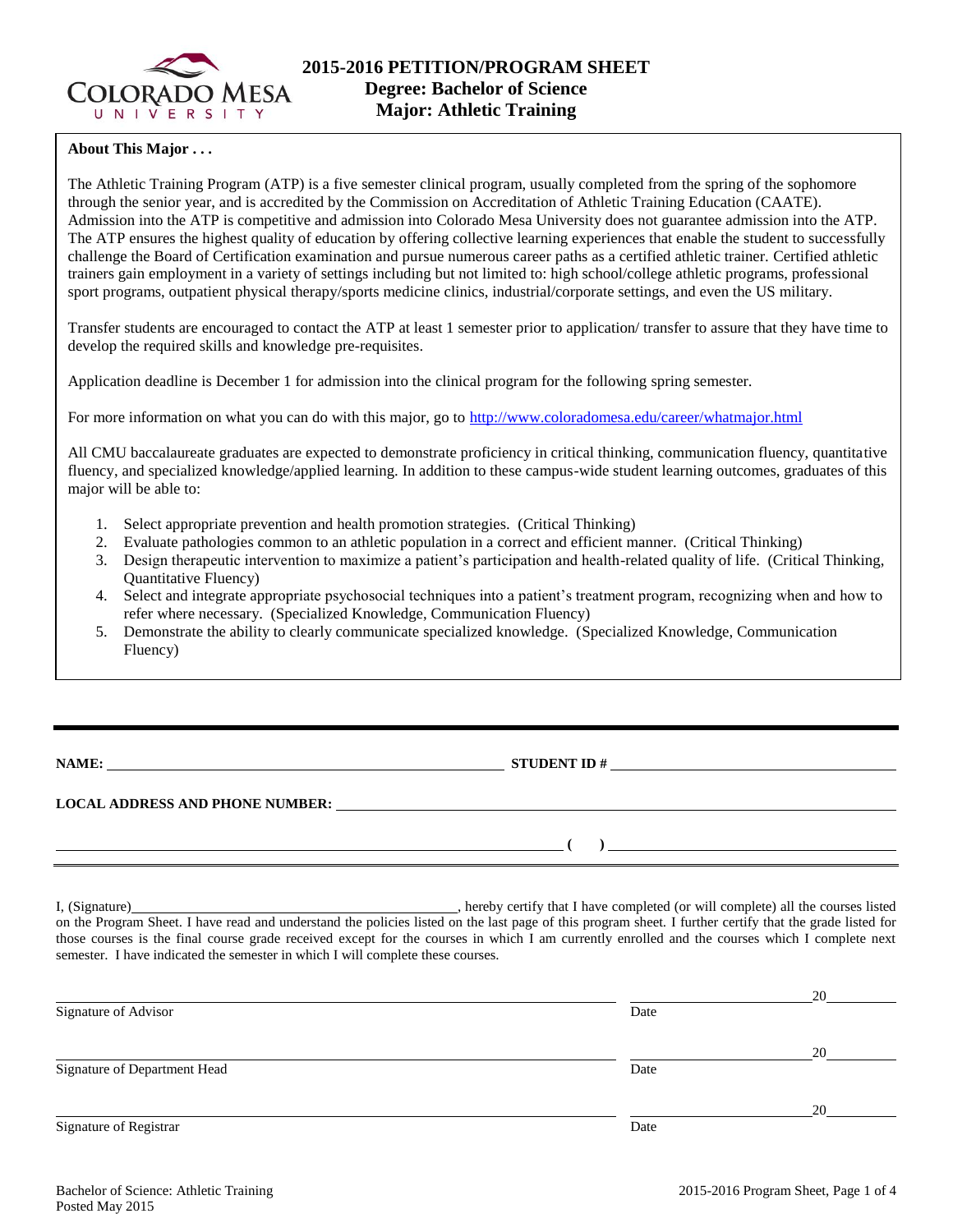#### **DEGREE REQUIREMENTS:**

- 120 semester hours total (Students must complete a minimum of 30 of the last 60 hours of credit at CMU, with at least 15 semester hours in major discipline courses numbered 300 or higher).
- 40 upper division credits (A minimum of 15 taken at the 300-400 course levels within the major at CMU).
- 2.00 cumulative GPA or higher in all CMU coursework
- A 2.75 GPA is required in the major courses. A "C" or higher is required in all major courses.
- Pre-collegiate courses (usually numbered below 100) cannot be used for graduation.
- A student must follow the CMU graduation requirements either from 1) the program sheet for the major in effect at the time the student officially declares a major; or 2) a program sheet for the major approved for a year subsequent to the year during which the student officially declares the major and is approved for the student by the department head. Because a program may have requirements specific to the degree, the student should check with the faculty advisor for additional criteria. It is the student's responsibility to be aware of, and follow, all requirements for the degree being pursued. Any exceptions or substitutions must be approved by the student's faculty advisor and Department Head.
- When filling out the program sheet a course can be used only once.
- Essential Learning Capstone should be completed between 45 and 75 hours.
- See the "Undergraduate Graduation Requirements" in the catalog for additional graduation information.

**ESSENTIAL LEARNING REQUIREMENTS** (31 semester hours) See the current catalog for a list of courses that fulfill the requirements below. If a course is an Essential Learning option and a requirement for your major, you must use it to fulfill the major requirement and make a different selection for the Essential Learning requirement.

| Course No Title                                                                                                                                                                                                                             |        | Sem.hrs Grade Term/Trns |
|---------------------------------------------------------------------------------------------------------------------------------------------------------------------------------------------------------------------------------------------|--------|-------------------------|
| <b>English</b> (6 semester hours, must receive a grade of "C" or better and<br>must be completed by the time the student has 60 semester hours.)<br>ENGL 111 English Composition<br>ENGL 112 English Composition                            | 3<br>3 |                         |
| <b>Math MATH 113 or higher</b> (3 semester hours, must receive a grade of<br>"C" or better, must be completed by the time the student has 60 semester<br>hours.)<br>MATH 113 College Algebra                                                | $4*$   |                         |
| *3 credits apply to the Essential Learning requirements and 1 credit<br>applies to elective credit                                                                                                                                          |        |                         |
| <b>Humanities</b> (3 semester hours)                                                                                                                                                                                                        |        |                         |
| Social and Behavioral Sciences (6 semester hours)                                                                                                                                                                                           |        |                         |
| <b>PSYC 150</b><br>General Psychology                                                                                                                                                                                                       | 3      |                         |
| <b>Natural Sciences</b> (7 semester hours, one course must include a lab) –<br>PHYS 111, 111L suggested*<br><u> 1980 - Johann Barn, mars ann an t-Amhair ann an t-</u>                                                                      |        |                         |
| <u> 2000 - Jan James James James James James James James James James James James James James James James James Ja</u><br>$\mathbf{L}$ , and the contract of the contract of the contract of the contract of the contract of the contract of |        |                         |
| <b>History</b> (3 semester hours)<br><b>HIST</b>                                                                                                                                                                                            |        |                         |

**Fine Arts** (3 semester hours) \_\_\_\_\_\_ \_\_\_\_ \_\_\_\_\_\_\_\_\_\_\_\_\_\_\_\_\_\_\_\_\_\_\_\_ \_\_\_\_ \_\_\_\_\_ \_\_\_\_\_\_\_\_

## Course No Title Sem.hrs Grade Term/Trns

**WELLNESS REQUIREMENT** (3 semester hours)

| <b>KINE 100</b> | <b>Health and Wellness</b> |  |  |
|-----------------|----------------------------|--|--|
| KINA -          |                            |  |  |
| <b>KINA</b>     |                            |  |  |
|                 |                            |  |  |

#### **ESSENTIAL LEARNING CAPSTONE** (4 semester hours)

| ESSL 290 | Maverick Milestone                           |  |
|----------|----------------------------------------------|--|
|          | (see English $&$ math pre-reqs) 3            |  |
| ESSL 200 | Essential Speech (co-requisite) 1            |  |
|          |                                              |  |
|          | <b>FOUNDATION COURSE</b> (11 semester hours) |  |
|          |                                              |  |
| STAT 200 | Probability and Stats                        |  |
| RIOL 200 | $H_{11}$ man Anat & Phys I                   |  |

| שש∡ והדע  | Tropability and plats      |   |  |
|-----------|----------------------------|---|--|
| BIOL 209  | Human Anat & Phys I        | 3 |  |
| BIOL 209L | Human Anat & Phys I Lab    |   |  |
| BIOL 210  | Human Anat & Phys II       | 3 |  |
| BIOL 210L | Human Anat and Phys II Lab |   |  |
|           |                            |   |  |

# **ATHLETIC TRAINING MAJOR REQUIREMENTS**

|                      | <b>Required Courses</b> (60 semester hours) |                |  |
|----------------------|---------------------------------------------|----------------|--|
| <b>KINE 200</b>      | History & Philosophy of Sport               |                |  |
|                      | & Physical Education                        | 3              |  |
| <b>KINE 213</b>      | <b>Applications of Physical Fitness</b>     |                |  |
|                      | & Physical Education                        | 3              |  |
| <b>KINE 234</b>      | Prevention & Care of Athletic               |                |  |
|                      | Injuries                                    | 3              |  |
| <b>KINE 240</b>      | Introduction to Clinical Athletic           |                |  |
|                      | Training                                    | 2              |  |
| <b>KINE 252</b>      | Principles of Evaluation and                |                |  |
|                      | Assessment                                  | 3              |  |
| <b>KINE 253</b>      | <b>Fundamentals of Clinical</b>             |                |  |
|                      | <b>Athletic Training</b>                    | $\overline{2}$ |  |
| <b>KINE 265</b>      | First Aid & CPR/AED for the                 |                |  |
| Health Care Provider |                                             |                |  |
| 0R                   |                                             |                |  |
| <b>EMTS 115</b>      | Medical First Responder                     | 3              |  |
| <b>KINE 303</b>      | <b>Exercise Physiology</b>                  | 3              |  |
| <b>KINE 303L</b>     | <b>Exercise Physiology Lab</b>              | 1              |  |
| <b>KINE 309</b>      | <b>Anatomical Kinesiology</b>               | 3              |  |
| <b>KINE 367</b>      | Field Experiences in Athletic               |                |  |
|                      | Training I                                  | 2              |  |
| <b>KINE 368</b>      | Clinical Experiences in Athletic            |                |  |
|                      | <b>Training I</b>                           | 2              |  |
| <b>KINE 370</b>      | <b>Biomechanics</b>                         | 3              |  |
| <b>KINE 370L</b>     | <b>Biomechanics Lab</b>                     | 1              |  |
| <b>KINE 373</b>      | Upper Body Injury Assessment 3              |                |  |
| <b>KINE 374</b>      | Lower Body Injury Assessment 3              |                |  |
| <b>KINE 378</b>      | Clinical Experiences in Athletic            |                |  |
|                      | Training II                                 | 2              |  |
| <b>KINE 405</b>      | <b>Sports Nutrition</b>                     | 3              |  |
| <b>KINE 410</b>      | <b>Rehabilitative Exercises</b>             | 3              |  |
| <b>KINE 420</b>      | Therapeutic Modalities                      | 3              |  |
| <b>KINE 430</b>      | Medical Conditions and                      |                |  |
|                      | Pharmacology in Sports                      | 3              |  |
| <b>KINE 467</b>      | Field Experiences in Athletic               |                |  |
|                      | Training II                                 | $\overline{2}$ |  |
| <b>KINE 468</b>      | Clinical Experiences in Athletic            |                |  |
|                      | <b>Training III</b>                         | 2              |  |
| <b>KINE 478</b>      | Clinical Experiences in Athletic            |                |  |
|                      | <b>Training IV</b>                          | 2              |  |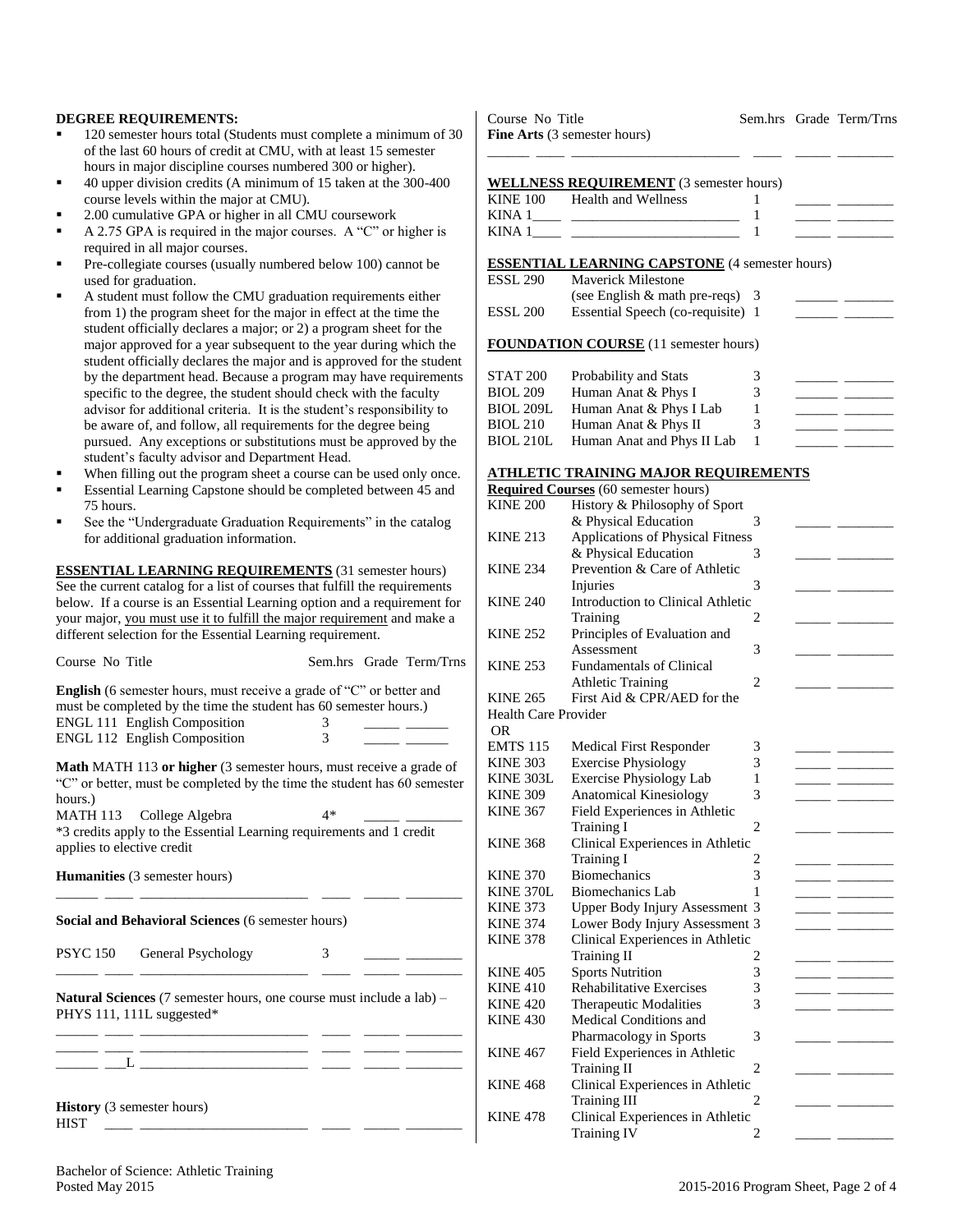**Electives** (All college level courses appearing on your final transcript, **not listed above** that will bring your total semester hours to 120 hours. (11 semester hours) – BIOL 409, 409L suggested

| Course No Title |                           |           | Sem.hrs Grade Term/Trns |
|-----------------|---------------------------|-----------|-------------------------|
|                 | *MATH 113 College Algebra | $1 \quad$ |                         |
|                 |                           |           |                         |
|                 |                           |           |                         |
|                 |                           |           |                         |
|                 |                           |           |                         |
|                 |                           |           |                         |
|                 |                           |           |                         |
|                 |                           |           |                         |